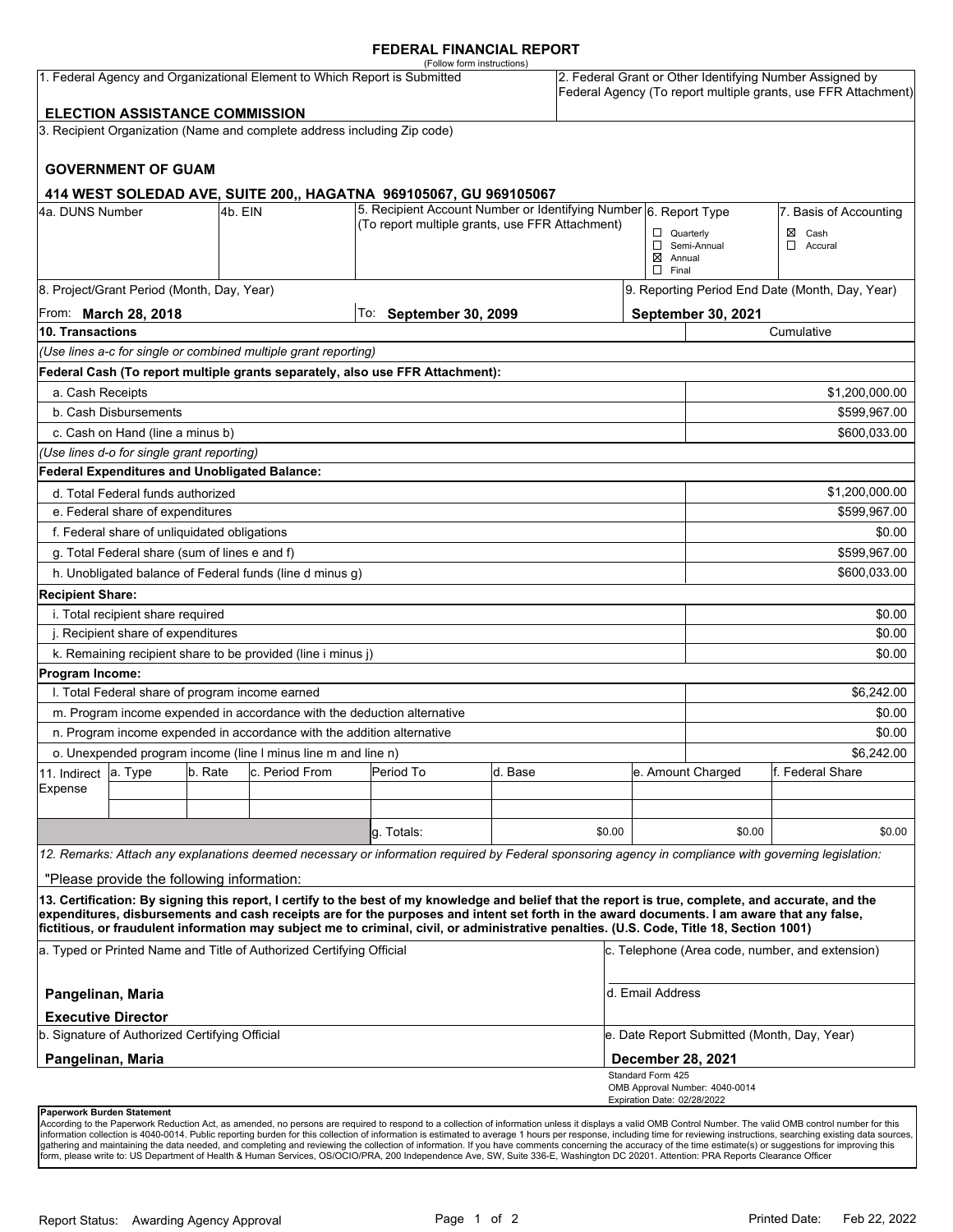#### **FEDERAL FINANCIAL REPORT**  (Additional Page)

## Federal Agency & Organization : ELECTION ASSISTANCE COMMISSION

Federal Grant ID Recipient Organization

| September 30, 2021                                                                                               |
|------------------------------------------------------------------------------------------------------------------|
| Awarding Agency Approval                                                                                         |
| "Please provide the following information:                                                                       |
| State interest earned (current fiscal year): \$0                                                                 |
| State interest expended (current fiscal year): \$0                                                               |
| Program income earned (current fiscal year): \$0                                                                 |
| Program income earned breakdown (current fiscal year): \$0<br>Program income expended (current fiscal year): \$0 |
| π                                                                                                                |
|                                                                                                                  |

**Federal Agency Review** 

Reviewer Name Phone # Email Review Date Review Comments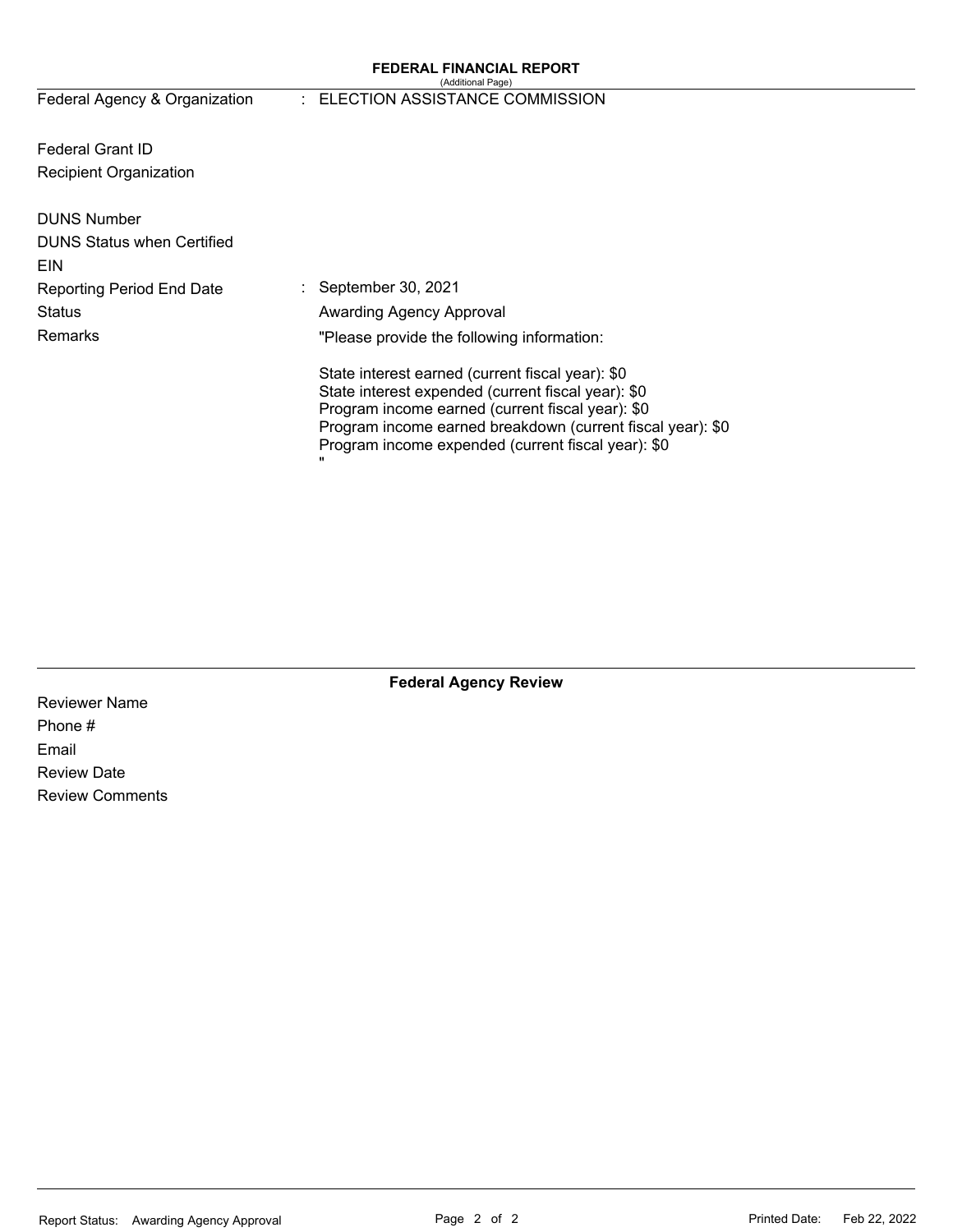## 2021-2022 EAC Progress Report

## 3. EAC Progress Report

#### **1. State or Territory:**

Guam

## **2. Grant Number:**

GU20101001-01

#### **3. Report:**

Annual (Oct 1 - Sept 30)

## **4. Grant:**

Election Security

#### **5. Reporting Period Start Date**

10/01/2020

## **6. Reporting Period End Date**

09/20/2021

## 4. Progress and Narrative

7. Describe in detail what happened during this reporting period and explain how you implemented the approved grant activities in accordance with your State Plan/Program Narrative. (*Note: Your activities should align with your Grant Cost Categories Table.)*

 Funds were disbursed to pay for fees associated with the central count tabulators, ballot on demand systems, and universal ballot marking devices purchased with grant funding. Funds were also used to improve Guam's motor voter registration process. Hardware and software were purchased to replace outdated systems, addressing cyber vulnerabilities.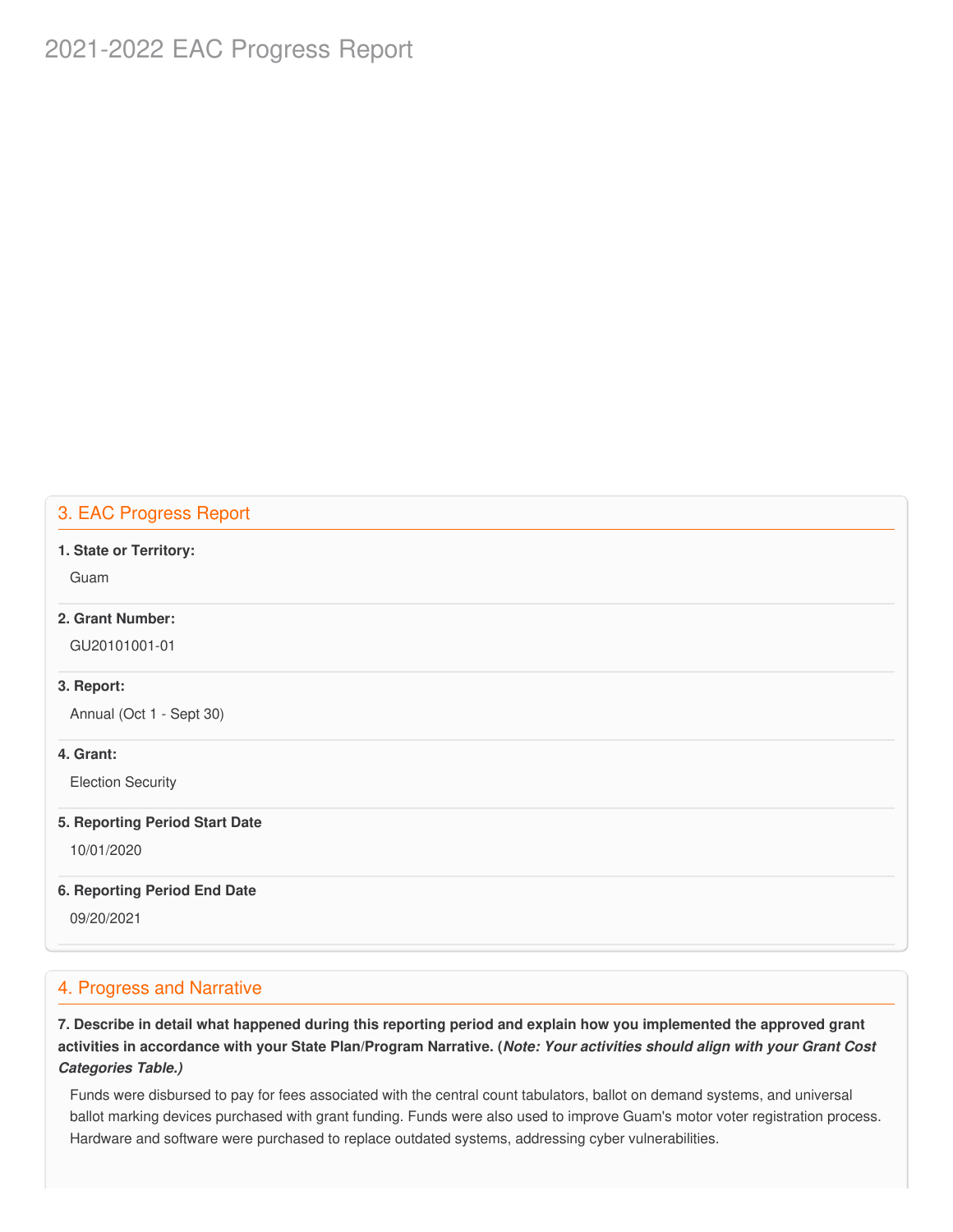Funds were also used to improve Guam's online voter registration and motor voter registration processes, specifically in communicating with new registrants after voter registration applications are processed.

8. Describe any significant changes to your program during the project, including changes to your original State  **Plan/Program Narrative or favorable developments that improved program efficiency and/or service delivery.**

N/A

**9. Issues Encountered:**

Describe all major issues that arose during the implementation of the project and the reasons why established goals were not met, if applicable. Address each issue separately and describe whether and how the issues were resolved. Also,  **briefly discuss the implications of any unresolved issues or concerns.**

N/A

 **10. Provide a description of any training conducted, including security training.**

N/A

**11. Subgrants:**

 **Did your office provide subawards to local jurisdictions during this reporting period?**

No

12. Report on the number and type of articles of voting equipment obtained with the funds. Include the amount expended  **on the expenditure table.**

9 Universal Ballot Marking Devices

3 Central Count Tabulators

4 Ballot on Demand Systems

## 5. Expenditures

## **13. Current Period Amount Expended and Unliquidated Obligations**

## **GRANT COST CATEGORIES - FEDERAL**

 Voting Equipment and Processes: : \$97490 Post-Election Auditing: : \$0 Voter Registration Systems: : \$2966 Cyber Security: : \$24794 Voter Education/Communications: : \$50 Accessibility: : \$0 Staffing: : \$0 Training: : \$0 Subgrants: : \$0 Indirect Costs (If applicable, FFR Line 11): : \$0 Unliquidated Obligations (If applicable, FFR Line 10f): : \$0 Other (Specify below) : \$445 Total : \$125745 **Comments:** Campaign Finance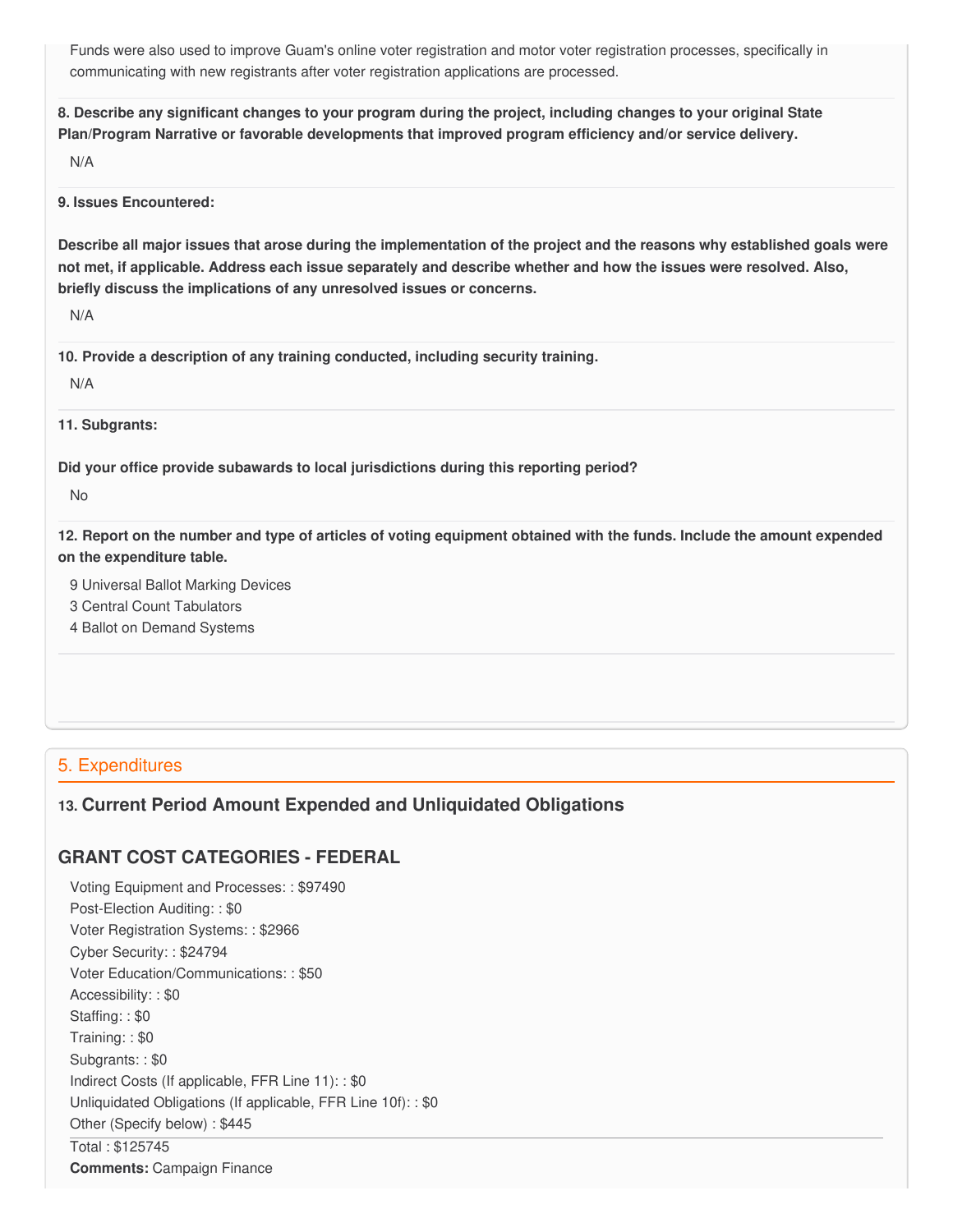## 7. Expenditures

## **14. Confirm Total Grant Expenditure Amounts**

 Federal : \$[125,745.00](https://125,745.00) Match : \$0.00 Total : \$125745

## **OMB CONTROL NUMBER: 3265-0020**

## 8. Certification

 **Name and Contact of the authorized certifying official of the recipient.**

**First Name**

Maria

#### **Last Name**

Pangelinan

#### **Title**

Executive Director

**Phone Number** 

#### **Email Address**

 **15. Add another contact to send a copy of submission confirmation and edit link?**

Yes!

## **16.**

# **Signature of Certifying Official:First Name** Elizabeth **Last Name** Santos **Title** Program Coordinator **Email Address**